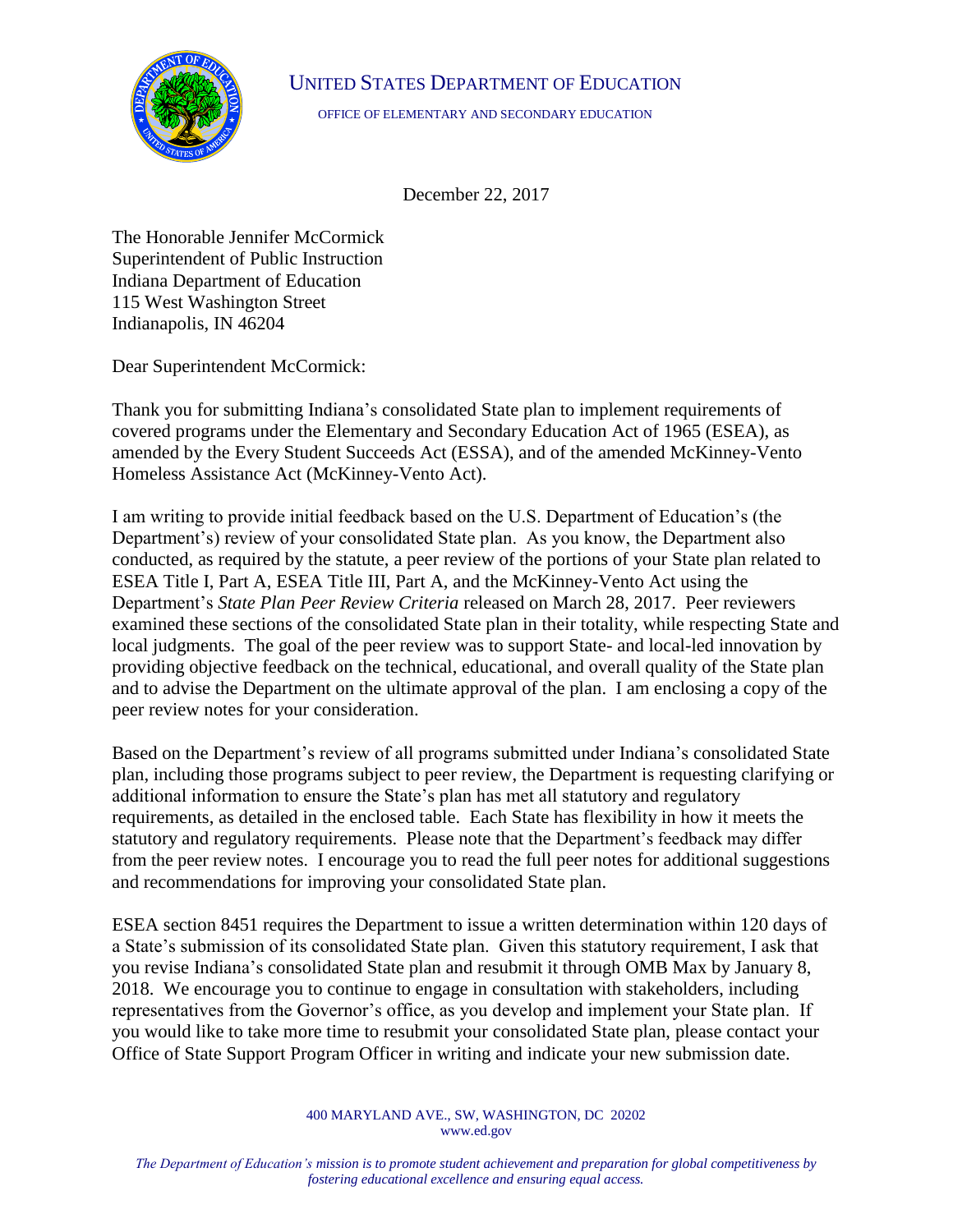Page 2 – The Honorable Jennifer McCormick

Please recognize that if we accommodate your request for additional time, a determination on the ESEA consolidated State plan may be rendered after the 120-day period.

Department staff will contact you to support Indiana in addressing the items enclosed with this letter. If you have any immediate questions or need additional information, I encourage you to contact your Program Officer for the specific Department program.

Please note that the Department only reviewed information provided in Indiana's consolidated State plan that was responsive to the Revised Template for the Consolidated State Plan that was issued on March 13, 2017. Each State is responsible for administering all programs included in its consolidated State plan consistent with all applicable statutory and regulatory requirements. Additionally, the Department can only review and approve complete information. If Indiana indicated that any aspect of its plan may change or is still under development, Indiana may include updated or additional information in its resubmission. Indiana may also propose an amendment to its approved plan when additional data or information are available consistent with ESEA section  $1111(a)(6)(B)$ . The Department cannot approve incomplete details within the State plan until the State provides sufficient information.

Thank you for the important work that you and your staff are doing to support the transition to the ESSA. The Department looks forward to working with you to ensure that all children have the opportunity to reach their full potential.

Sincerely,

 $\sqrt{s}$ 

Jason Botel Principal Deputy Assistant Secretary, Delegated the authority to perform the functions and duties of the position of Assistant Secretary, Office of Elementary and Secondary Education

## Enclosures

cc: Governor State Title I Director State Title II Director State Title III Director State Title IV Director State Title V Director State 21st Century Community Learning Center Director State Director for McKinney-Vento Homeless Assistance Act: Education for Homeless Children and Youths Program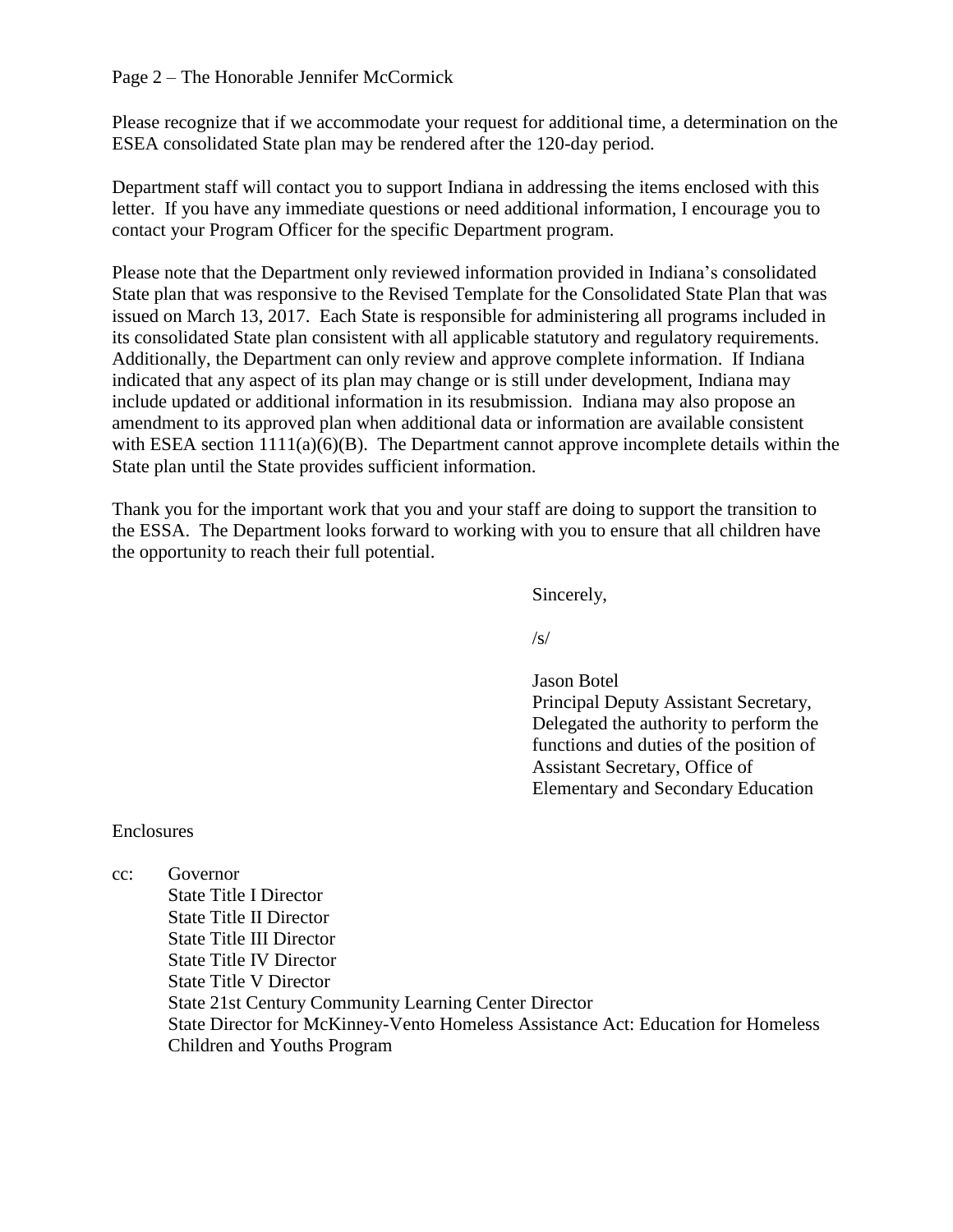## **Items That Require Additional Information or Revision in Indiana's Consolidated State Plan**

|                                | Title I, Part A: Improving Basic Programs Operated by Local Educational Agencies (LEAs)               |
|--------------------------------|-------------------------------------------------------------------------------------------------------|
| A.2.iii: Eighth Grade Math     | IDOE does not currently administer end-of-course assessments in high school mathematics for           |
| <b>Exception: Strategies</b>   | Federal accountability purposes, but the State indicates in its plan that it is in the process of     |
|                                | developing such assessments for 2018-2019. The ESEA and its implementing regulations only             |
|                                | permit a State to exempt an eighth-grade student who takes the high school mathematics course         |
|                                | associated with the end-of-course assessment the State administers to high school students for        |
|                                | Federal accountability purposes under ESEA section $1111(b)(2)(B)(v)(I)(bb)$ from the                 |
|                                | mathematics assessment typically administered in eighth grade under ESEA section                      |
|                                | $1111(b)(2)(B)(v)(I)(aa)$ . Because IDOE does not yet administer an end-of-course mathematics         |
|                                | assessment in high school, it is not yet eligible for this exception. If IDOE does elect to           |
|                                | administer an end-of-course assessment to meet the requirements in ESEA section                       |
|                                | $1111(b)(2)(B)(v)(I)(bb)$ , IDOE may request to amend its plan.                                       |
| A.4.iii.c.1: English Language  | The ESEA requires the State to identify and describe the ambitious long-term goal and                 |
| Proficiency Long-term Goals    | measurements of interim progress for increases in the percentage of English learners making           |
|                                | progress in achieving English language proficiency, as measured by the statewide English              |
|                                | language proficiency assessment. Because IDOE's baseline data, long-term goal and                     |
|                                | measurements of interim progress do not appear to be based on the percentage of English learners      |
|                                | making progress in attaining English proficiency, but on the percentage of students achieving         |
|                                | English proficiency, it is unclear whether IDOE meets the statutory requirements.                     |
| A.4.iv.a: Academic Achievement | The ESEA requires a State to calculate the proficiency rate for the Academic Achievement<br>$\bullet$ |
| Indicator                      | indicator with a denominator of the greater of 95 percent of all students (or 95 percent of each      |
|                                | subgroup of students) or the number of students participating in the assessments (ESEA                |
|                                | section $1111(c)(4)(E)$ , consistent with the partial attendance rule in ESEA section                 |
|                                | $1111(c)(4)(F)$ , which prohibits a State from including in its accountability system a student       |
|                                | who has not attended the same school for at least half a school year. In its State plan, IDOE         |
|                                | proposes that the Academic Achievement indicator is based on students who took the                    |
|                                | assessment and are enrolled at the school for at least 162 days, which is consistent with the         |
|                                | partial attendance rule. However, because when factoring in the participation rate, IDOE does         |
|                                | not consider the greater of 95 percent of all students who meet the IDOE's partial attendance         |
|                                | rule (or 95 percent of each subgroup of such students) or the number of such students                 |
|                                | participating in the assessments, it is not clear whether IDOE is meeting the statutory               |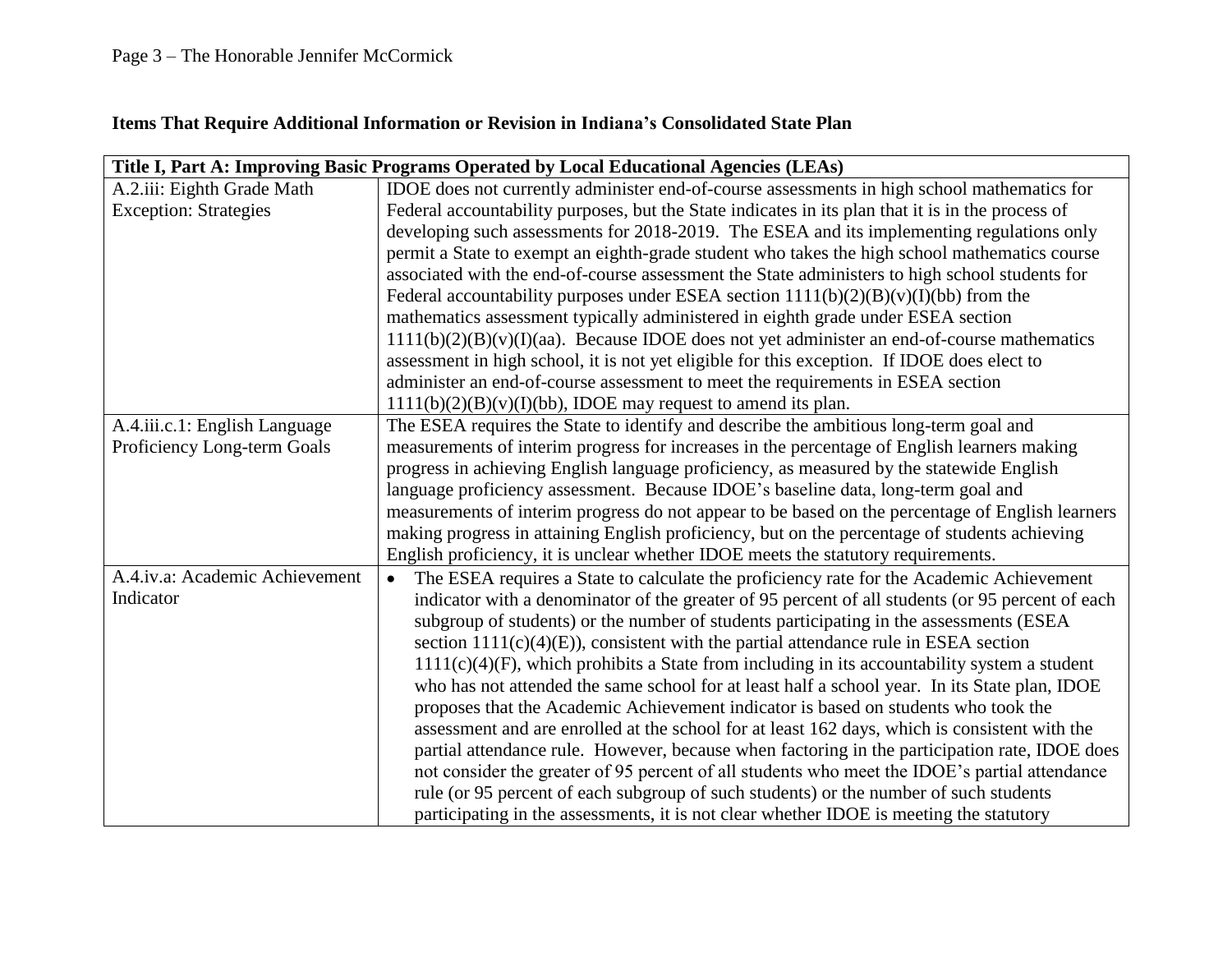|                                | requirement for calculating the Academic Achievement indicator.                                    |
|--------------------------------|----------------------------------------------------------------------------------------------------|
|                                | ESEA section $1111(c)(4)(B)(i)(I)$ requires that the Academic Achievement indicator only           |
|                                | include measures of proficiency on the annual assessments required under ESEA section              |
|                                | $1111(b)(2)(B)(v)(I)$ (i.e., reading/language arts and mathematics) and at the State's discretion, |
|                                | for public high schools, student growth, as measured by such assessments. In its State plan,       |
|                                | IDOE indicates that it will measure high school growth by looking at the change in the             |
|                                | percentage of students passing the graduation qualifying exam between grades 10 and 12.            |
|                                | However, it is unclear whether this is the exam administered by the State to meet the              |
|                                | requirements of ESEA section $1111(b)(2)(B)(v)(I)$ (i.e., reading/language arts and                |
|                                | mathematics). Additionally, because it is unclear how student growth will be calculated (see       |
|                                | page 38 of the State plan), it is unclear whether IDOE meets the statutory requirements for the    |
|                                | Academic Achievement indicator. IDOE may include high school growth on assessments                 |
|                                | other than those required in ESEA section $1111(b)(2)(B)(v)(I)$ (i.e., reading/language arts and   |
|                                | mathematics) in the School Quality or Student Success indicator. It is unclear whether IDOE        |
|                                | intends to include this measure of student growth as an SQSS indicator rather than the             |
|                                | Academic Achievement indicator because, on page 48 when discussing its weighting for               |
|                                | indicators, IDOE does not clearly describe how it is included in the State's accountability        |
|                                | system.                                                                                            |
| A.4.iv.b: Other Academic       | In its State plan, IDOE's indicator for elementary and secondary schools that are not high schools |
| Indicator for Elementary and   | (i.e., the Other Academic indicator) measures student growth on the reading/language arts and      |
| Secondary Schools that are Not | mathematics assessments in grades 3-8 and high school. However, the indicator required under       |
| <b>High Schools</b>            | ESEA section $1111(c)(4)(B)(ii)$ must be limited to elementary and secondary schools that are not  |
|                                | high schools. A State may include a measure of student growth for high schools either within the   |
|                                | Academic Achievement indicator, consistent with ESEA section $1111(c)(4)(B)(i)(II)$ , or as a      |
|                                | School Quality or Student Success indicator. Therefore, it is unclear whether IDOE meets this      |
|                                | requirement.                                                                                       |
| A.4.iv.c: Graduation Rate      | The ESEA requires a State to describe a Graduation Rate indicator, which must include the four-    |
| Indicator                      | year adjusted cohort graduation rate, as defined in ESEA section $8101(25)$ , and which may be     |
|                                | combined, at the State's discretion, with an extended year adjusted cohort graduation rate.        |
|                                | Because IDOE proposes to use both the four-year adjusted cohort graduation rate and its five-year  |
|                                | graduation rate improvement metric in its calculation, it is unclear whether IDOE meets the        |
|                                | statutory requirements. IDOE may include its five-year graduation rate improvement metric as a     |
|                                | School Quality or Student Success indicator, if it so chooses. Therefore, it is unclear whether    |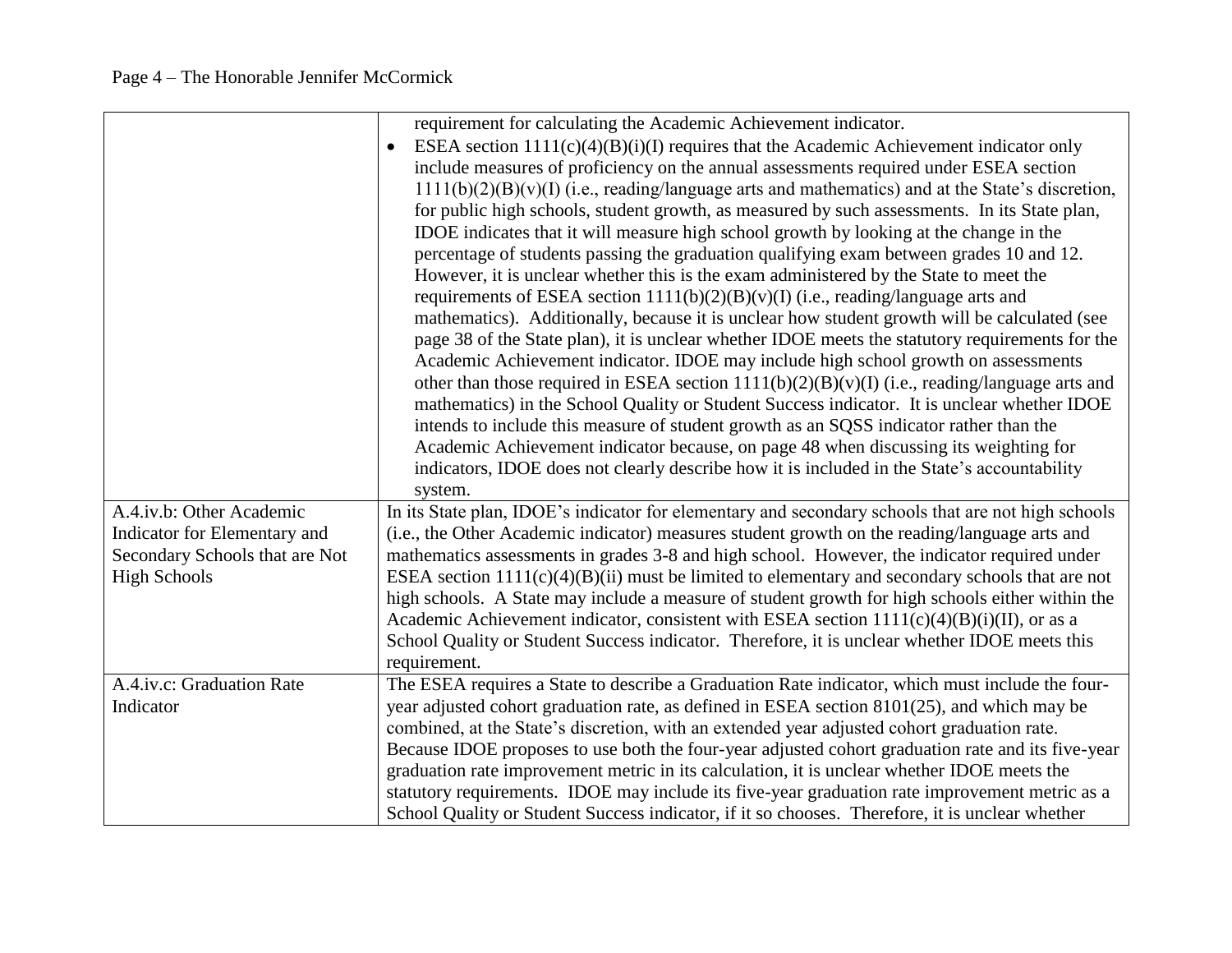|                                     | IDOE meets the requirements.                                                                        |
|-------------------------------------|-----------------------------------------------------------------------------------------------------|
| A.4.iv.e: School Quality or         | In its State plan, IDOE indicates that its College and Career Ready indicator will measure college  |
| <b>Student Success Indicator(s)</b> | and career readiness against the total number of graduates, rather than including all students. The |
|                                     | ESEA requires a State's accountability system to annually measure, for all students and             |
|                                     | separately for each subgroup of students, one or more indicators of School Quality or Student       |
|                                     | Success that allow for meaningful differentiation in school performance. Because IDOE has not       |
|                                     | described how it will calculate this indicator to include all students, and how it will allow for   |
|                                     | meaningful differentiation, it is unclear whether IDOE meets the statutory requirements.            |
| A.4.v.a: State's System of Annual   | The ESEA requires a State to establish and describe in its State plan its system of meaningfully    |
| Meaningful Differentiation          | differentiating all public schools in the State. In its State plan, IDOE proposes to use an A-F     |
|                                     | grading system. However, IDOE does not describe the methodology for determining a school's          |
|                                     | letter grade in its system. Because IDOE has not described how it will calculate its letter grades, |
|                                     | it has not fully described its system of meaningful differentiation.                                |
| A.4.v.b: Weighting of Indicators    | In its State plan, IDOE indicates that schools have the opportunity to earn extra points for very   |
|                                     | high levels of achievement, progress, and achievement gap closure. However, IDOE does not           |
|                                     | describe how the extra points will be factored into the system of annual meaningful                 |
|                                     | differentiation, including how those points will impact the weighting of any indicator. The ESEA    |
|                                     | requires a State to describe the weighting of each indicator in its system of annual meaningful     |
|                                     | differentiation, including:                                                                         |
|                                     | How the Academic Achievement, Other Academic for elementary and secondary schools<br>$\circ$        |
|                                     | that are not high schools, Graduation Rate for high schools, and Progress in Achieving              |
|                                     | English Language Proficiency indicators each receive substantial weight individually; and           |
|                                     | How the Academic Achievement, Other Academic for elementary and secondary schools<br>$\circ$        |
|                                     | that are not high schools, Graduation Rate for high schools, and Progress in Achieving              |
|                                     | English Language Proficiency indicators receive, in the aggregate, much greater weight              |
|                                     | than the School Quality or Student Success indicator(s), in the aggregate.                          |
|                                     | By providing extra points in its system of annual meaningful differentiation, it does not appear    |
|                                     | that IDOE has met the requirement in ESEA section1111(c)(4)(C)(ii) to describe the weighting of     |
|                                     | its indicators.                                                                                     |
| A.4.v.c: If Applicable, Different   | The ESEA requires a State to include all public schools including small and alternative schools in  |
| Methodology for Annual              | which a letter grade cannot be assigned in its system of annual meaningful differentiation and to   |
| Meaningful Differentiation          | describe that system in its State plan.                                                             |
|                                     | • IDOE indicates that small schools will not be assigned an accountability determination            |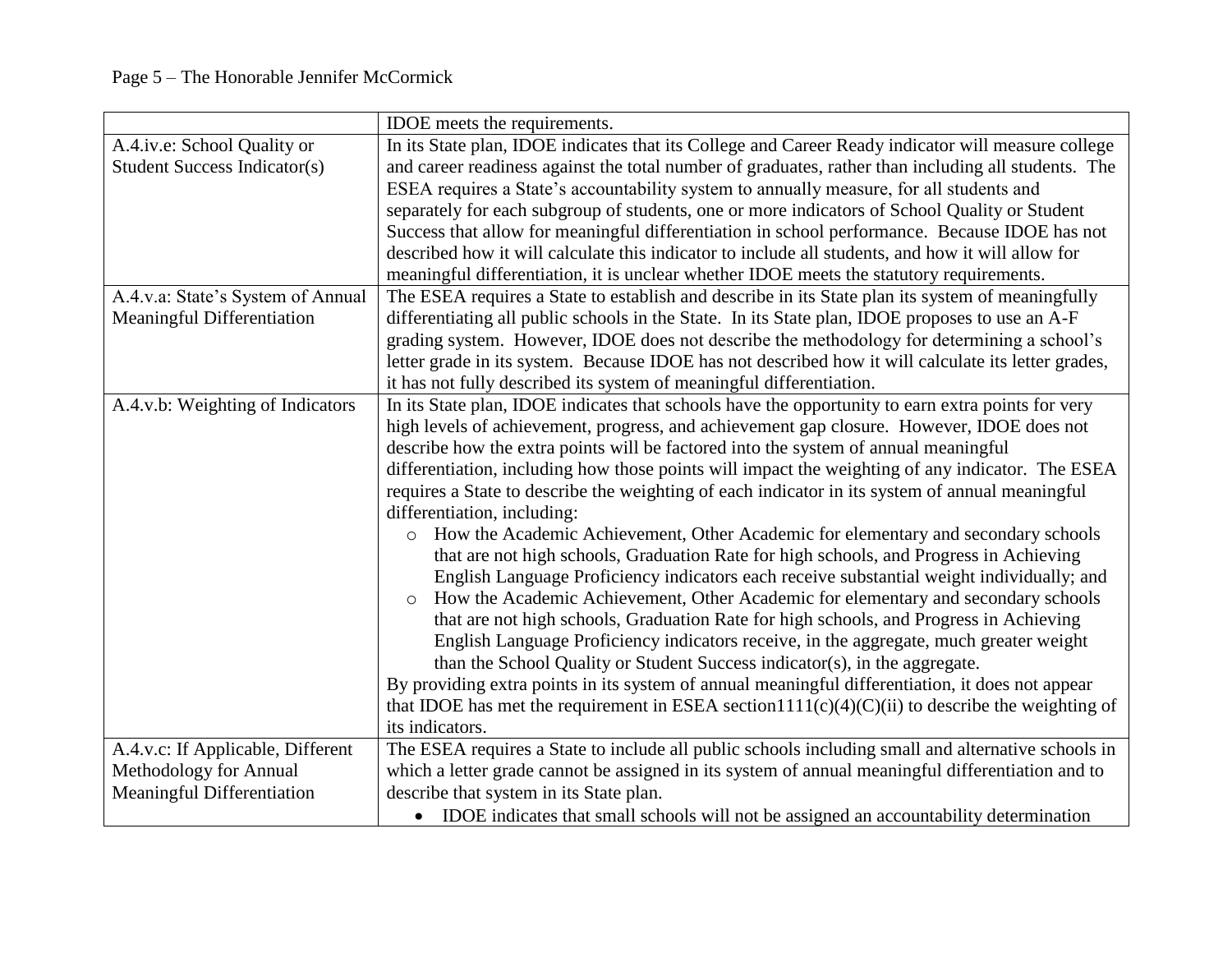|                                | when none of the established indicators can be calculated. Because IDOE does not                    |
|--------------------------------|-----------------------------------------------------------------------------------------------------|
|                                | describe the different methodology it will use for small schools when no indicators are             |
|                                | available or how the methodology will be used to identify such schools for comprehensive            |
|                                | or targeted support and improvement, it is unclear whether IDOE meets the statutory                 |
|                                | requirements.                                                                                       |
|                                | IDOE provides information that implies that it uses a different methodology for annual              |
|                                | meaningful differentiation for its Schools for Deaf and Blind students but does not clearly         |
|                                | describe the different methodology, including how the methodology will be used to                   |
|                                | identify such schools for comprehensive or targeted support and improvement (including              |
|                                | doing so by the beginning of the 2018-2019 school year) or whether the different                    |
|                                | methodology is limited to schools for which an accountability determination cannot be               |
|                                | made. Accordingly, it is unclear whether IDOE meets the statutory requirements.                     |
| A.4.viii.a: Exit Criteria for  | The ESEA requires a State to establish and describe statewide exit criteria that ensure continued   |
| Comprehensive Support and      | progress to improve student academic achievement and school success in the State. In its State      |
| <b>Improvement Schools</b>     | plan, IDOE indicates that a school must no longer meet the eligibility criteria for comprehensive   |
|                                | support and improvement as demonstrated by attainment of a "C" letter grade or higher on the        |
|                                | statewide accountability system for two consecutive school years. However, it is unclear whether    |
|                                | no longer meeting eligibility criteria ensures that a school has made continued progress to         |
|                                | improve student academic achievement and school success in the State.                               |
| A.5: Disproportionate Rates of | The ESEA requires a State to describe the extent, if any, that low-income children enrolled in      |
| <b>Access to Educators</b>     | schools assisted under Title I, Part A are served at disproportionate rates by ineffective, out-of- |
|                                | field, or inexperienced teachers. Although IDOE describes disproportionate rates of access to       |
|                                | educators for all schools by comparing low-income and non-low-income students as well as            |
|                                | schools serving minority and non-minority students, it is not clear whether the State addresses     |
|                                | schools assisted under Title I, Part A.                                                             |
| A.6: School Conditions         | The ESEA requires a State to describe how it will support LEAs receiving assistance under Title     |
|                                | I, Part A to improve school conditions for student learning including through reducing: 1)          |
|                                | incidences of bullying and harassment, 2) overuse of discipline practices that remove students      |
|                                | from the classroom, and 3) use of aversive behavioral interventions that compromise student         |
|                                | health and safety. In its plan, IDOE provides a general description of its strategies for improving |
|                                | school conditions; however, IDOE does not specifically address how it would support LEAs            |
|                                | receiving assistance under Title I, Part A to improve school conditions. Therefore, it is unclear   |
|                                | from the State's description whether it meets the requirements.                                     |